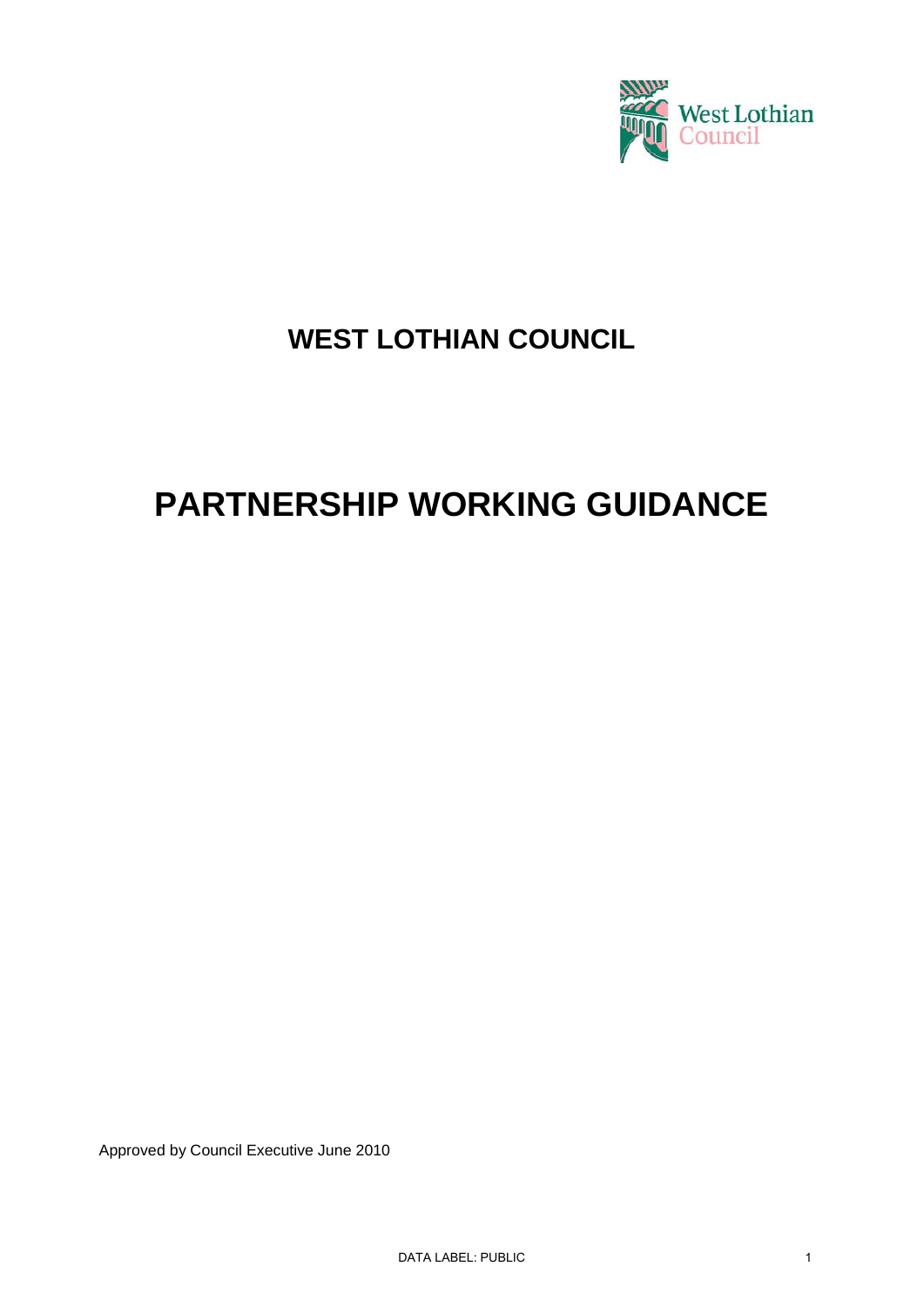

## **WEST LOTHIAN COUNCIL**

#### PARTNERSHIP WORKING GUIDANCE

| Appendix One   |  |
|----------------|--|
| Appendix Two   |  |
| Appendix Three |  |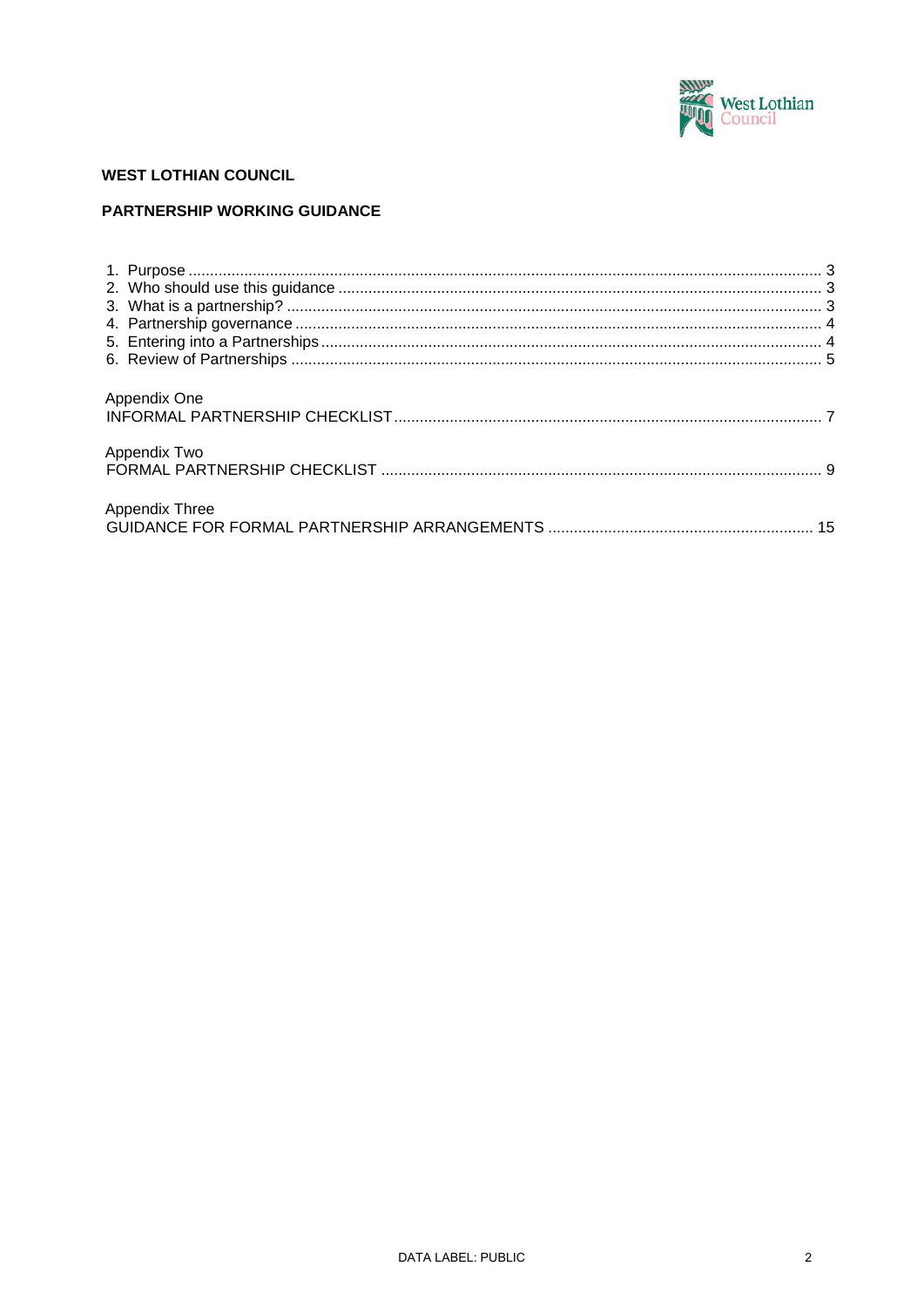#### **PARTNERSHIP WORKING GUIDANCE**



#### <span id="page-2-0"></span>**1. Purpose**

This guidance provides an overview of the issues to be considered prior to entering into any partnership arrangement and when undertaking a review of an existing partnership arrangement. The guidance will assist managers to determine whether the necessary governance arrangements are in place.

The guide deals with two types of partnership arrangement, informal and formal. It is anticipated that the majority of partnerships will be of the informal type, requiring only a light touch approach.

#### <span id="page-2-1"></span>**2. Who should use this guidance**

The council's officers and elected board members should make use of this guidance when:

- ο considering entering into a partnership;
- ο preparing an initial partnership arrangement; or
- ο reviewing existing partnership arrangements.

Where appropriate, this guidance should be provided to prospective partners when preparing the initial partnership arrangements or to current partners when undertaking a review of an existing partnership arrangements, to ensure that all partners are able to contribute effectively.

#### <span id="page-2-2"></span>**3. What is a partnership?**

Partnerships are a collaboration between parties with a shared interest. Partnerships can bring significant benefits, such as:

- ο delivery of an outcome that cannot be effectively tackled by any one body alone;
- ο delivery of a co-ordinated outcome when tackling complex and multi-faceted issues;
- ο provision of flexibility and innovation;
- ο provision of additional financial and human capital resources;

However, working in partnership brings its own potential complexities and ambiguities that can generate confusion and weaken accountability. To avoid such risks from damaging relationships between partners and to ensure that the desired outcomes are understood from the outset, it is necessary to capture the purpose of the partnership through some form of agreement. This is considered further in section four below.

The term 'partnership' covers a wide spectrum of relationships that operate at varying levels of formality:

|                                      | ٠ | Designing delivery of services to take into account the<br>services provided by another party, but without discussion<br>with the other party. | Avoiding<br>duplication |
|--------------------------------------|---|------------------------------------------------------------------------------------------------------------------------------------------------|-------------------------|
| Increasing formality<br>relationship | ٠ | Discussing delivery of services and agreeing informally on a<br>shared delivery.                                                               | Communication           |
|                                      | ٠ | Working together on a project to deliver a defined outcome                                                                                     | Co-ordination           |
|                                      |   | Sharing the commissioning of services.                                                                                                         |                         |
| $\Omega$                             |   | Forming strategic alliances.                                                                                                                   | Collaboration           |
|                                      | ٠ | Entering a formal relationship with clearly defined integrated<br>service level agreement or creation of shared service.                       | Integration             |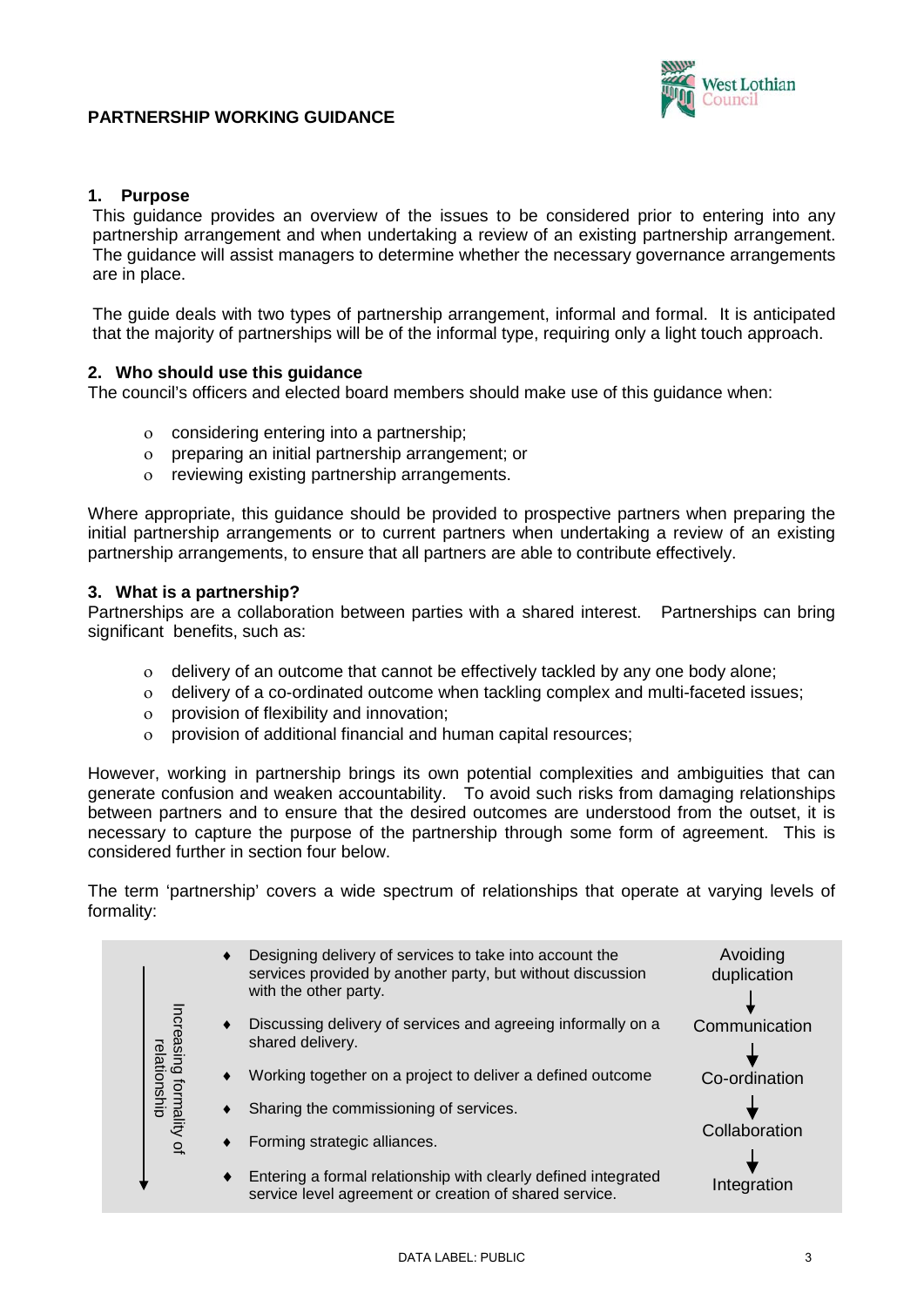For the purposes of this guide, a partnership is defined as: An arrangement for the delivery of a common purpose and which is not:

- o a commercial contract;
- o an arrangement to grant aid or fund;
- o work of statutory bodies;
- o board membership to a professional organisation;

#### <span id="page-3-0"></span>**4. Partnership governance**

The principles of accountability for public money applies as much to a partnership as it does to corporate bodies. The public needs assurance that public money is being spent wisely in a partnership and it should be confident that best value is achieved as a result of this form of working. To demonstrate this, managers must prepare a record of the partnership and a regular record of its review. The nature of the record is dependant upon the type of partnership involved.

The council engages in a variety of partnerships that will fall within the scope of this guide. For the purposes of simplification, this guide considers only two types of partnership arrangement informal and formal. It is anticipated that the majority of partnerships will be of the informal type.

An informal partnership – this is a relationship between organisations or persons to serve a common purpose where both the purpose and the involvement of the partners are mutually agreed. A partnership will be informal provided that it does not require committee approval from any partner. The basic details of the partnership can be captured using the informal partnership checklist provided in Appendix One.

Examples of an informal partnership are:

- o West Lothian Young Carers Partnership;
- o HomeAid West Lothian;
- o West Lothian Fair Trade Group.

A formal partnership – this is a relationship between organisations or persons to serve a common purpose where both the purpose and the involvement of the partners are mutually agreed. A formal partnership tends to have a strategic aspect and will require committee approval. The details of the partnership should be captured using the formal partnership checklist provided in Appendix Two.

Examples of a formal partnership are:

- o Community Health & Care Partnership;
- o Community Planning Partnership;
- o West Lothian Housing Partnership;
- o Joint Committees such as: Scotland Xcel and the Lothian Joint Committee on Electoral Registration.

#### <span id="page-3-1"></span>**5. Entering into a Partnerships**

When entering into a partnership, as a minimum, managers must consider the following issues:

- $\circ$  Are you clear about what it is that is to be achieved and what the expected outcomes are before entering into the partnership?;
- $\circ$  Are you clear what each partner within the partnership is required to do?; and
- o Are you able to demonstrate how the partnership will add value?

A checklist has been provided in the appendices to assist managers with the necessary considerations and to allow a suitable record to be created for governance purposes. The choice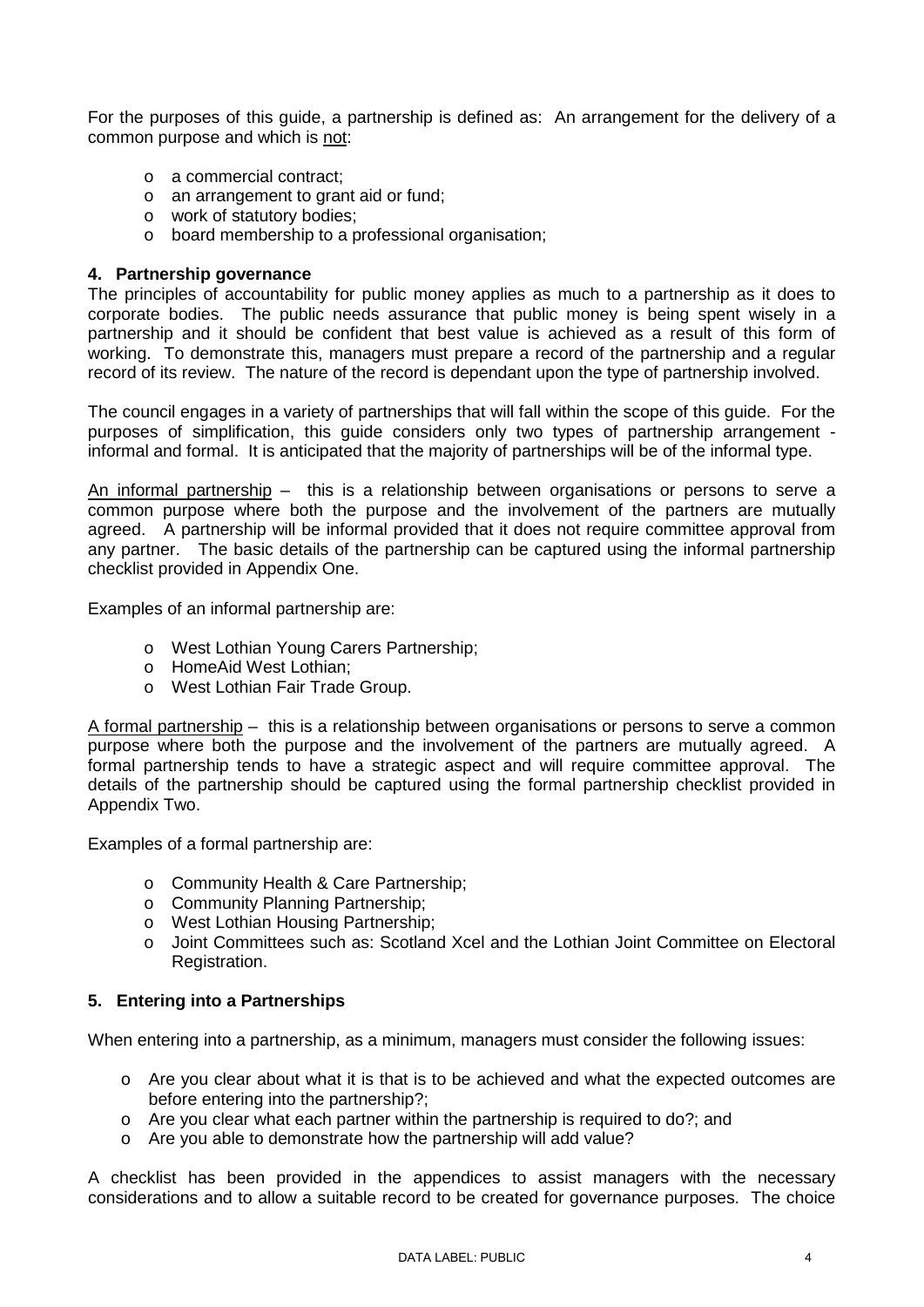of which checklist to use will depend on the type of partnership. Where necessary, advice can be sought from Legal Services.

Informal Partnerships – the checklist for an informal partnership is provided in Appendix One. The partnership should be reviewed regularly (at least once a year) and a fresh checklist prepared to provide a record that demonstrates that the necessary considerations have been undertaken during each review.

Formal Partnerships - the checklist for a formal partnership is provided in Appendix Two. Due to the nature of a formal partnership, managers must take additional considerations into account:

- o Are you confident that partnership working is the most appropriate approach to delivery of a service?;
- o Have you reached agreement as to how the partnership will be managed, reviewed and evaluated to ensure Best Value and delivery of shared outcomes?;
- o Are you clear as to who is accountable for the management and delivery of the partnership's aims?;
- o Have you considered and recorded any risks for the council and for the partnership and set out adequate controls and arrangements for monitoring of the risks?;
- o Are you clear as to the legal status of the partnership?; and
- o Are you clear as to how and when the partnership should be wound up, once it has served its purpose?

Where a formal partnership arrangement is to be entered into, a partnership agreement must be used to ensure that the necessary requirements are adequately considered, defined and recorded. As such, it is essential that you contact Legal services who will assist you to draw up a suitable partnership agreement.

Prior to contacting Legal Services, managers should complete the Formal Partnership Checklist provided in Appendix Two. To assist managers to complete the checklist, guidance relating to the creation and continued management of formal partnership arrangements is provided in Appendix Three.

In all cases, advice can be sought from Legal Services.

#### <span id="page-4-0"></span>**6. Review of Partnerships**

Partnership arrangements require to be reviewed at least once a year. The review should consider the previous checklist for the partnership and record any changes thereto. This will enable to partners to assess the performance of the partnership and to identify any areas for improvement. The record of the annual review will help to demonstrate that adequate governance arrangements continue to be in place.

Where a partnership is considered to have completed its purpose or has failed to deliver what was required of it, then consideration should be given to winding up the partnership.

Following the review, the outcome of the review should be reported to the appropriate management team for consideration. For formal partnerships, a report must be prepared for the Corporate Management Team and for the appropriate committee, providing the details of the partnership and the findings of the review. Approval must be provided for the partnership to be continued, modified or wound up. Full guidance on the review and reporting requirements for a formal partnership is provided in Appendix Three.

In all cases, where necessary, advice can be sought from Legal Services.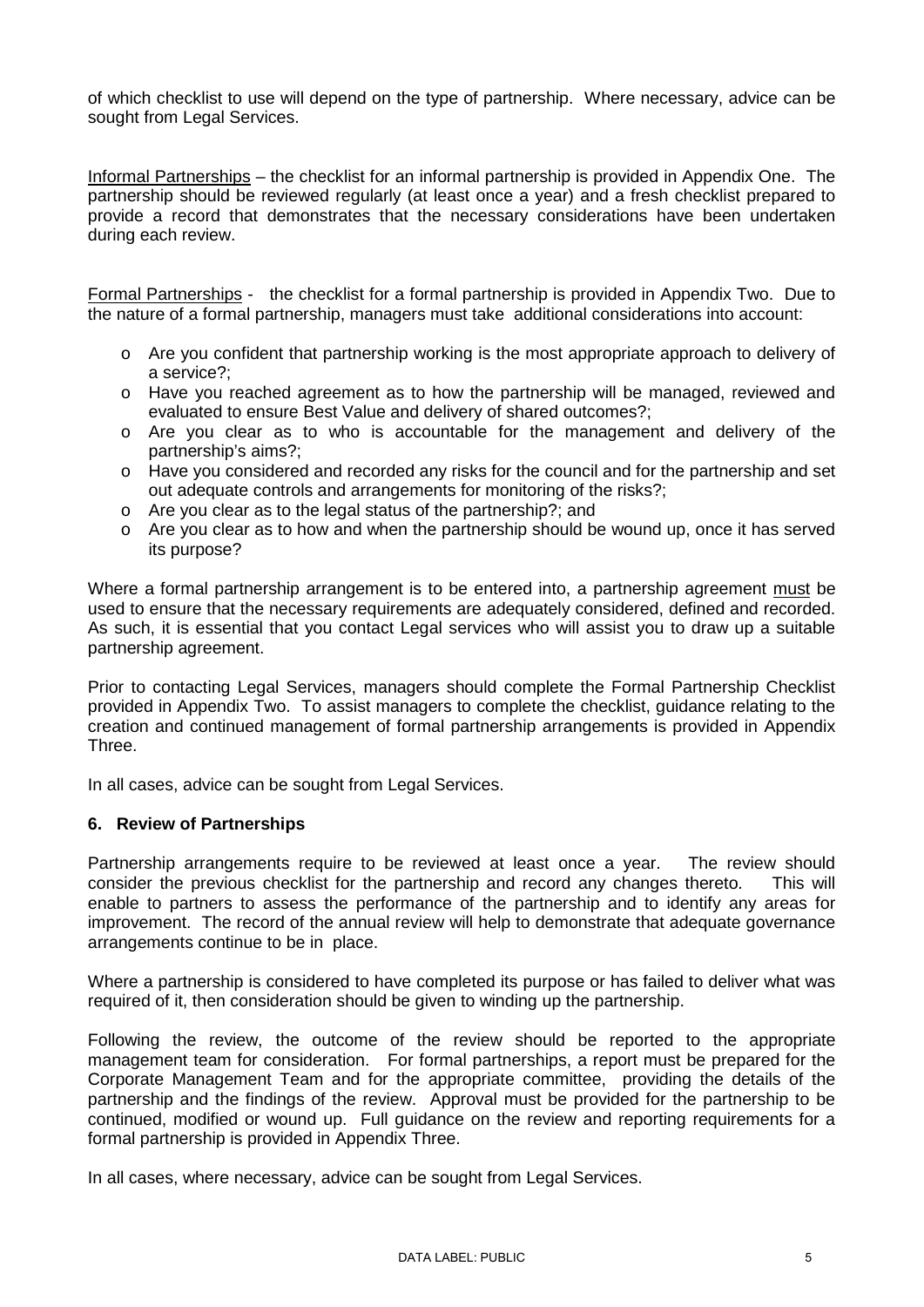**Appendix One**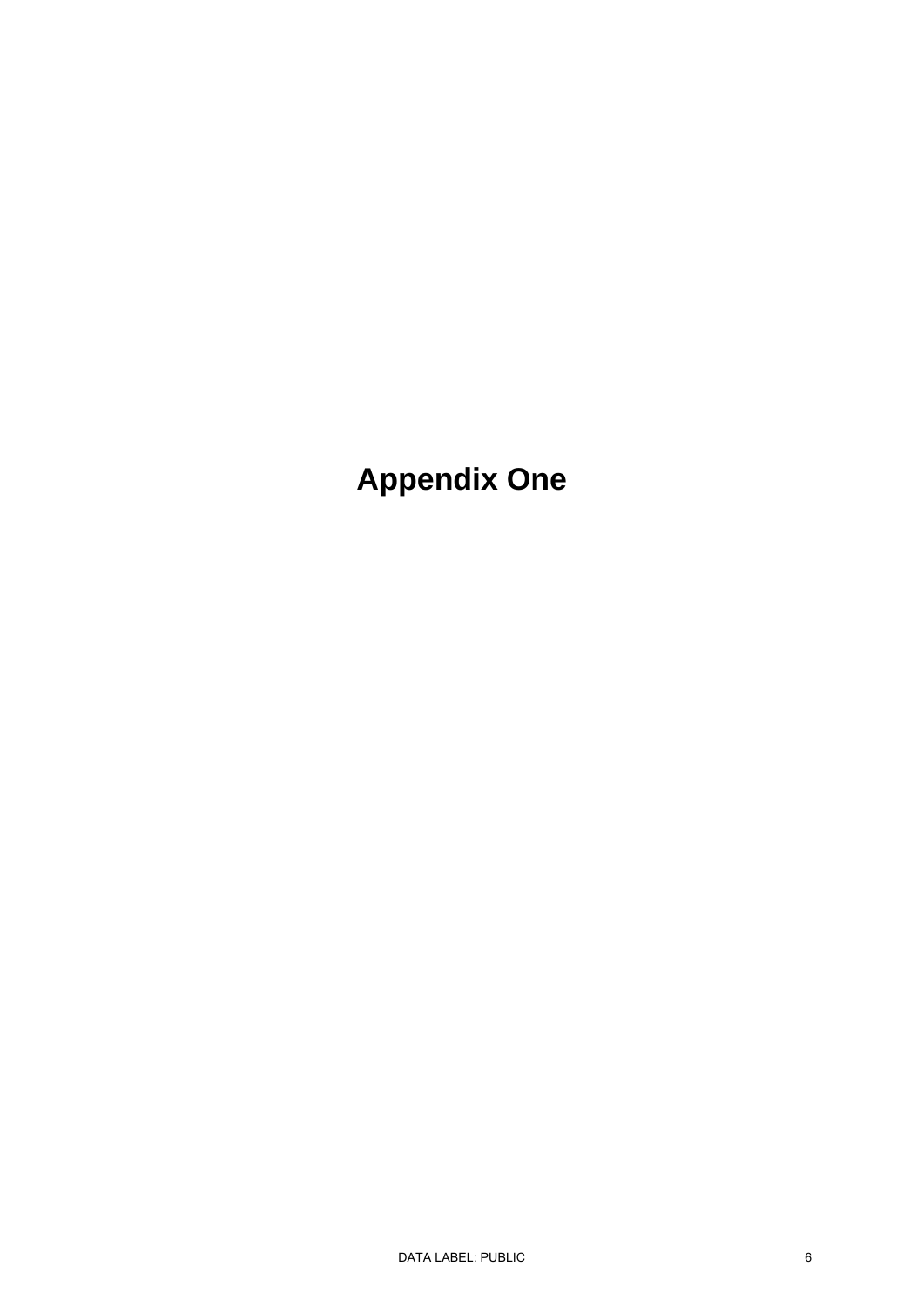## **APPENDIX ONE**

# <span id="page-6-0"></span>**INFORMAL PARTNERSHIP CHECKLIST**

| <b>Item</b>                                                 |                                                                             |                                                                                       |  |
|-------------------------------------------------------------|-----------------------------------------------------------------------------|---------------------------------------------------------------------------------------|--|
| 1.<br><b>Details of partners</b><br>involved in partnership |                                                                             | <b>West Lothian Council</b>                                                           |  |
|                                                             |                                                                             | Details of partner                                                                    |  |
| 2.                                                          | <b>Purpose of partnership</b>                                               | Details of purpose                                                                    |  |
| 3.                                                          | <b>Expected outcomes and</b><br>target date                                 | Details of outcomes and target date                                                   |  |
| 4.                                                          | How outcomes will be<br>recorded                                            | Details of performance measurement                                                    |  |
| 5.                                                          | How outcomes will be<br>reported                                            | Details of reporting performance                                                      |  |
| 6.                                                          | <b>Responsibilities of West</b><br><b>Lothian Council</b>                   | Details of responsibilities                                                           |  |
| 7.                                                          | <b>Responsibilities of</b><br>(details of partner)                          | Details of responsibilities                                                           |  |
| 8.                                                          | <b>Committee approval</b><br>required?                                      | Yes/No                                                                                |  |
| 9.                                                          | <b>Details of committee</b><br>approval obtained.                           | Committee, date, decision                                                             |  |
| 10.                                                         | <b>Formal Partnership</b><br>requiring input from<br><b>Legal Services?</b> | Yes/No                                                                                |  |
| 11.                                                         | Frequency and date of<br>next review of<br>partnership                      | Frequency (minimum of one review per annum) and<br>date of next review.               |  |
| 12.                                                         | Any other items                                                             | Details of any other considerations or decisions e.g. to<br>terminate the partnership |  |

Checklist completed by: …………………………………

Date: …………………………………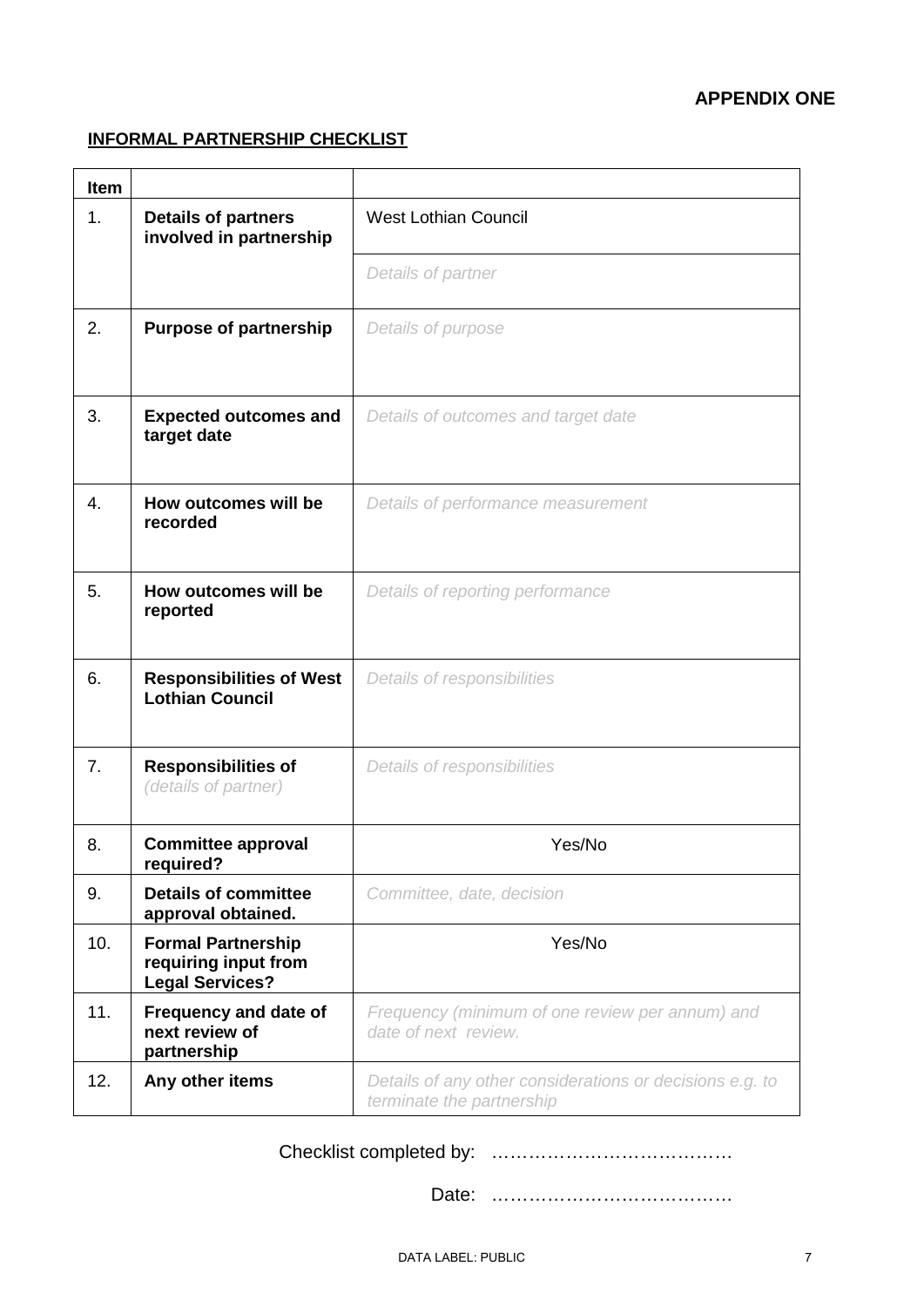**Appendix Two**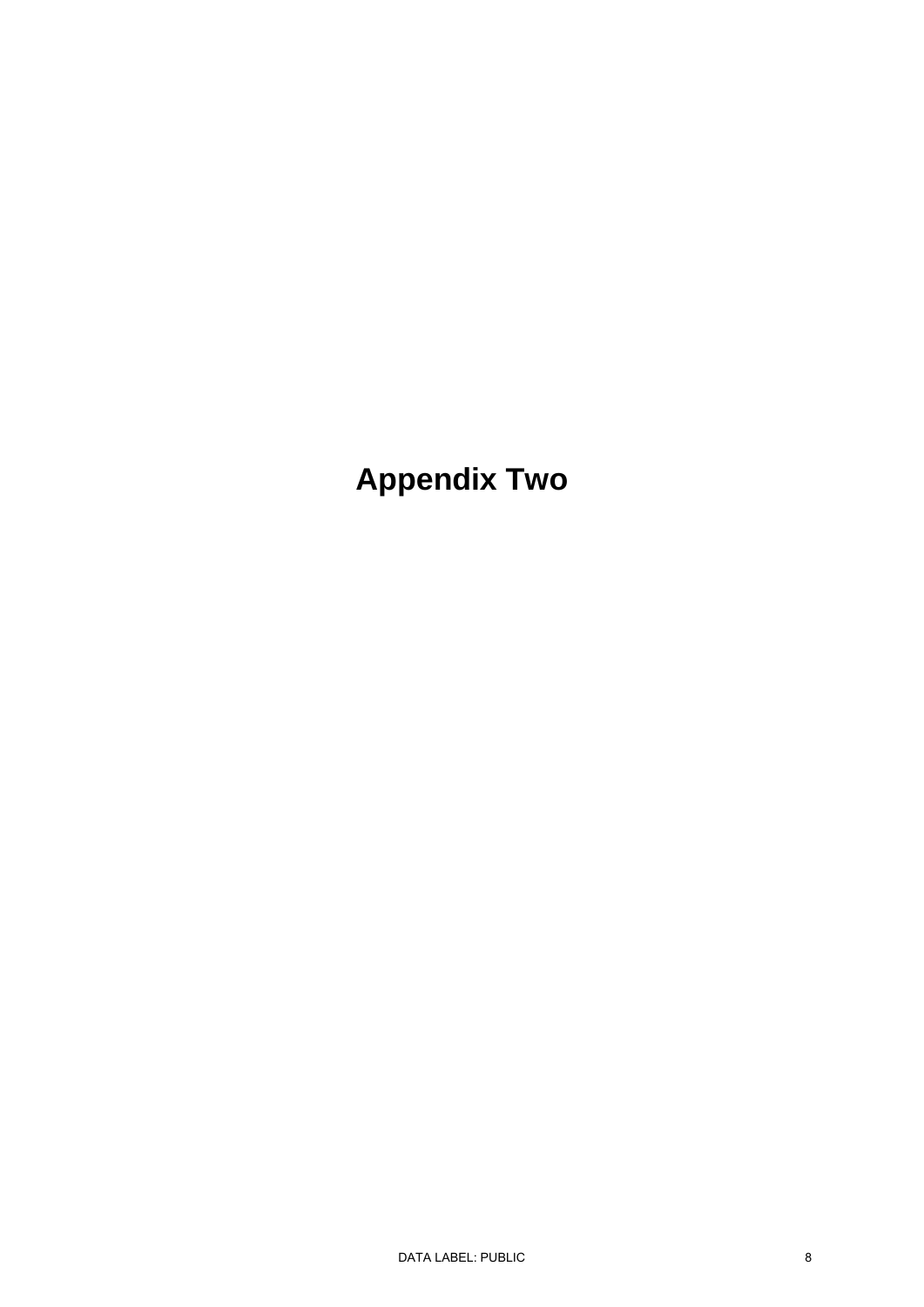#### <span id="page-8-0"></span>**FORMAL PARTNERSHIP CHECKLIST**

Managers should consider the standards within each of the six principles below and record evidence that demonstrates compliance with the standard. They should also indicate how strongly they feel compliance is demonstrated by the evidence:

- Compliance Level 1 no compliance
- Compliance Level 2 weak compliance
- Compliance Level 3 strong compliance
- Compliance Level 4 full compliance

For the purposes of the checklist, Board Members are defined as the people with the overall responsibility for directing and controlling the work of the partnership. Officers are defined as the staff responsible for the operational delivery of the partnership's objectives. These may be employed by the partnership itself or by one of the constituent organisations.

#### *Principle 1*

#### **Focusing on the purpose of the partnership and on outcomes for citizens and service users and the partnership vision.**

| <b>Standard</b>                                                                                                 | Compliance<br>Level 1-4 | <b>Evidence</b> |  |
|-----------------------------------------------------------------------------------------------------------------|-------------------------|-----------------|--|
| Exercising strategic leadership by developing and clearly communicating the partnership's purpose, vision       |                         |                 |  |
| and intended outcomes fro citizens and service users.                                                           |                         |                 |  |
| Board members have agreed the overarching purpose of                                                            |                         |                 |  |
| the partnership.                                                                                                |                         |                 |  |
| Board members have agreed the vision that guides the                                                            |                         |                 |  |
| work of the partnership.                                                                                        |                         |                 |  |
| The vision and purpose have been documented and                                                                 |                         |                 |  |
| effectively communicated to officers and other                                                                  |                         |                 |  |
| stakeholders.                                                                                                   |                         |                 |  |
| Purpose is defined in terms of outcomes for citizens and                                                        |                         |                 |  |
| service users.                                                                                                  |                         |                 |  |
|                                                                                                                 |                         |                 |  |
| <b>Standard</b>                                                                                                 | Compliance<br>Level 1-4 | <b>Evidence</b> |  |
| Ensuring the partnership has agreed strategic objectives to deliver outcomes.                                   |                         |                 |  |
| The partnership has agreed strategic objectives aimed at                                                        |                         |                 |  |
| delivering those outcomes.                                                                                      |                         |                 |  |
| Board decisions enhance the achievement of partnership                                                          |                         |                 |  |
| purpose and strategic objectives.                                                                               |                         |                 |  |
| The partnership has clearly defined SMART actions aimed                                                         |                         |                 |  |
| to deliver the strategic objectives.                                                                            |                         |                 |  |
| The SMART actions aimed to deliver the strategic                                                                |                         |                 |  |
| objectives have been communicated to stakeholders.                                                              |                         |                 |  |
| Strategic objectives and SMART actions are regularly                                                            |                         |                 |  |
| reviewed.                                                                                                       |                         |                 |  |
|                                                                                                                 |                         |                 |  |
| <b>Standard</b>                                                                                                 | Compliance<br>Level 1-4 | Evidence        |  |
| Ensuring that users receive a high quality of service whether by the partnership, its constituent organisations |                         |                 |  |
| or by commissioning.                                                                                            |                         |                 |  |
| The partnership is clear how quality of service is defined                                                      |                         |                 |  |
| and measured.                                                                                                   |                         |                 |  |
| The partnership has the necessary information on service                                                        |                         |                 |  |
| quality regularly available in an appropriate form and                                                          |                         |                 |  |
| timescale.                                                                                                      |                         |                 |  |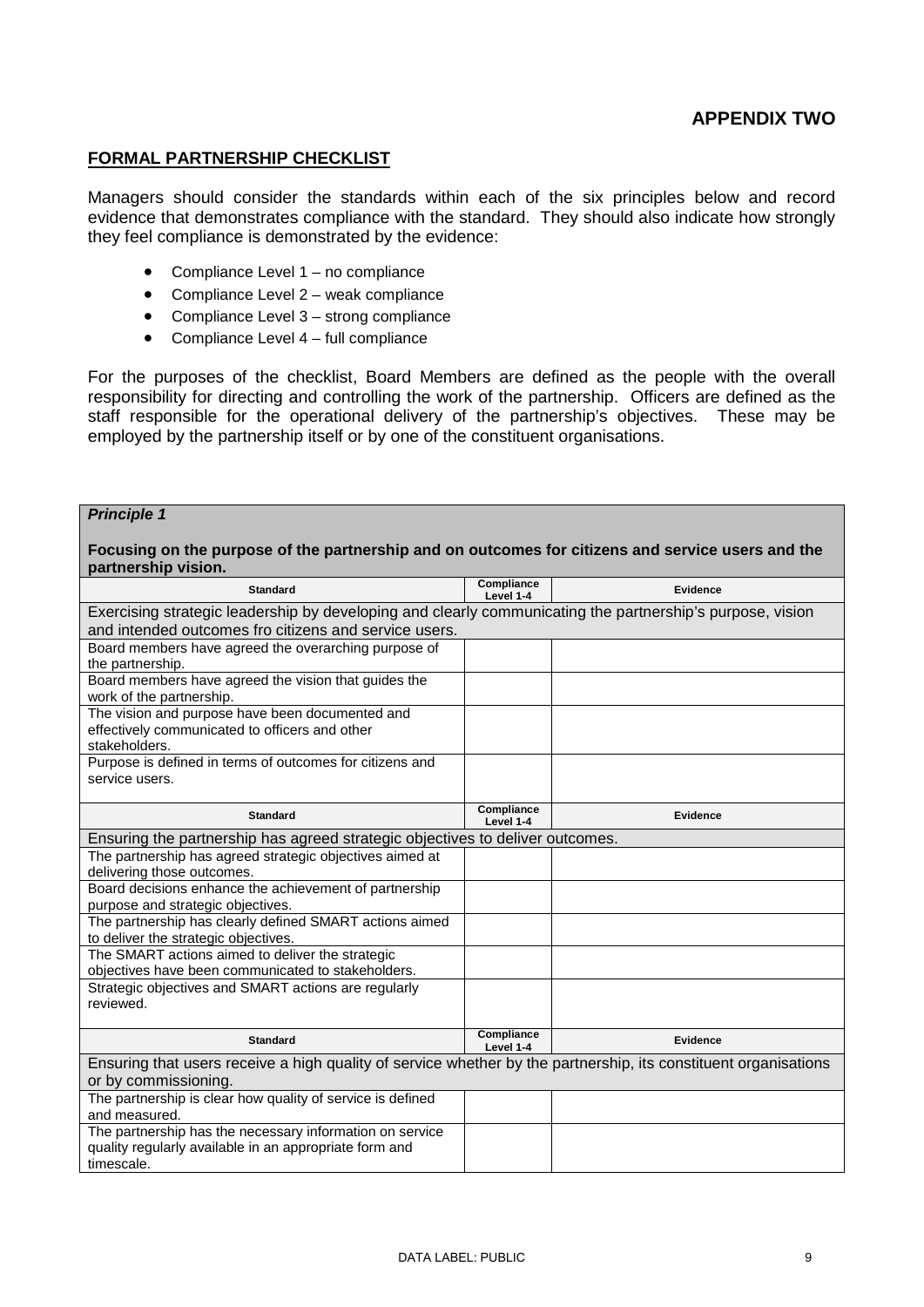| Quality measures are defined and measured in terms of<br>outcomes for citizens and service users.                                                           |                         |                 |  |
|-------------------------------------------------------------------------------------------------------------------------------------------------------------|-------------------------|-----------------|--|
| <b>Standard</b>                                                                                                                                             | Compliance<br>Level 1-4 | Evidence        |  |
| Ensuring that the partnership makes best use of resource and that the tax payers and service users receive<br>excellent value for money.                    |                         |                 |  |
| The partnership is clear how value for money is defined<br>and measured.                                                                                    |                         |                 |  |
| The partnership has the necessary information on value for<br>money regularly available in an appropriate form and<br>timescale.                            |                         |                 |  |
| Value for money measures are defined and measured in<br>terms of the cost-quality balance on outcomes for citizens<br>and service users.                    |                         |                 |  |
| Quality of service, financial and value for money<br>information informs partnership decisions.                                                             |                         |                 |  |
| <b>Principle 2</b>                                                                                                                                          |                         |                 |  |
| Working effectively together with clearly defined roles and responsibilities.<br><b>Standard</b>                                                            | Compliance              |                 |  |
|                                                                                                                                                             | Level 1-4               | <b>Evidence</b> |  |
| Being clear about the roles and responsibilities of the partnership governing body.<br>The relationship between the partnership and the other               |                         |                 |  |
| partner organisations is clearly documented and<br>understood.                                                                                              |                         |                 |  |
| The roles and functions of the governing body are clearly<br>documented and understood.                                                                     |                         |                 |  |
| The roles and functions of the partnership structure and its<br>component parts are documented and understood.                                              |                         |                 |  |
| <b>Standard</b>                                                                                                                                             | Compliance<br>Level 1-4 | Evidence        |  |
| Ensuring effective leadership throughout the partnership and being clear about the roles and responsibilities<br>of all who have a role in governance.      |                         |                 |  |
| The roles and responsibilities of board members are clearly<br>documented and enacted.                                                                      |                         |                 |  |
| Board members support collective responsibility for<br>partnership decisions.                                                                               |                         |                 |  |
| The roles and responsibilities of officers are clearly<br>documented and enacted.                                                                           |                         |                 |  |
| Officers support collective responsibility for partnership<br>decisions.                                                                                    |                         |                 |  |
| Board members and officers provide clearly articulated and<br>complementary leadership.                                                                     |                         |                 |  |
| The distinction between the roles of the partnership and<br>each of its constituent organisations is clear.                                                 |                         |                 |  |
| <b>Standard</b>                                                                                                                                             | Compliance<br>Level 1-4 | <b>Evidence</b> |  |
| Ensuring that a constructive working relationship exists between the partnership and partner organisations<br>with roles and relationships clearly defined. |                         |                 |  |
| The relationship between the partnership and each of the<br>partner organisations is clearly defined and agreed by all<br>the parties in respect of:        |                         |                 |  |
| Constitution and governance;<br>$\bullet$                                                                                                                   |                         |                 |  |
| Strategy and planning;<br>$\bullet$                                                                                                                         |                         |                 |  |
| Operational service delivery;<br>$\bullet$                                                                                                                  |                         |                 |  |
| Financial responsibility.<br>$\bullet$                                                                                                                      |                         |                 |  |
| Board members and officers respect constructive<br>challenge.                                                                                               |                         |                 |  |
| Partner organisations, board members and officers<br>constructively support the work of the partnership body.                                               |                         |                 |  |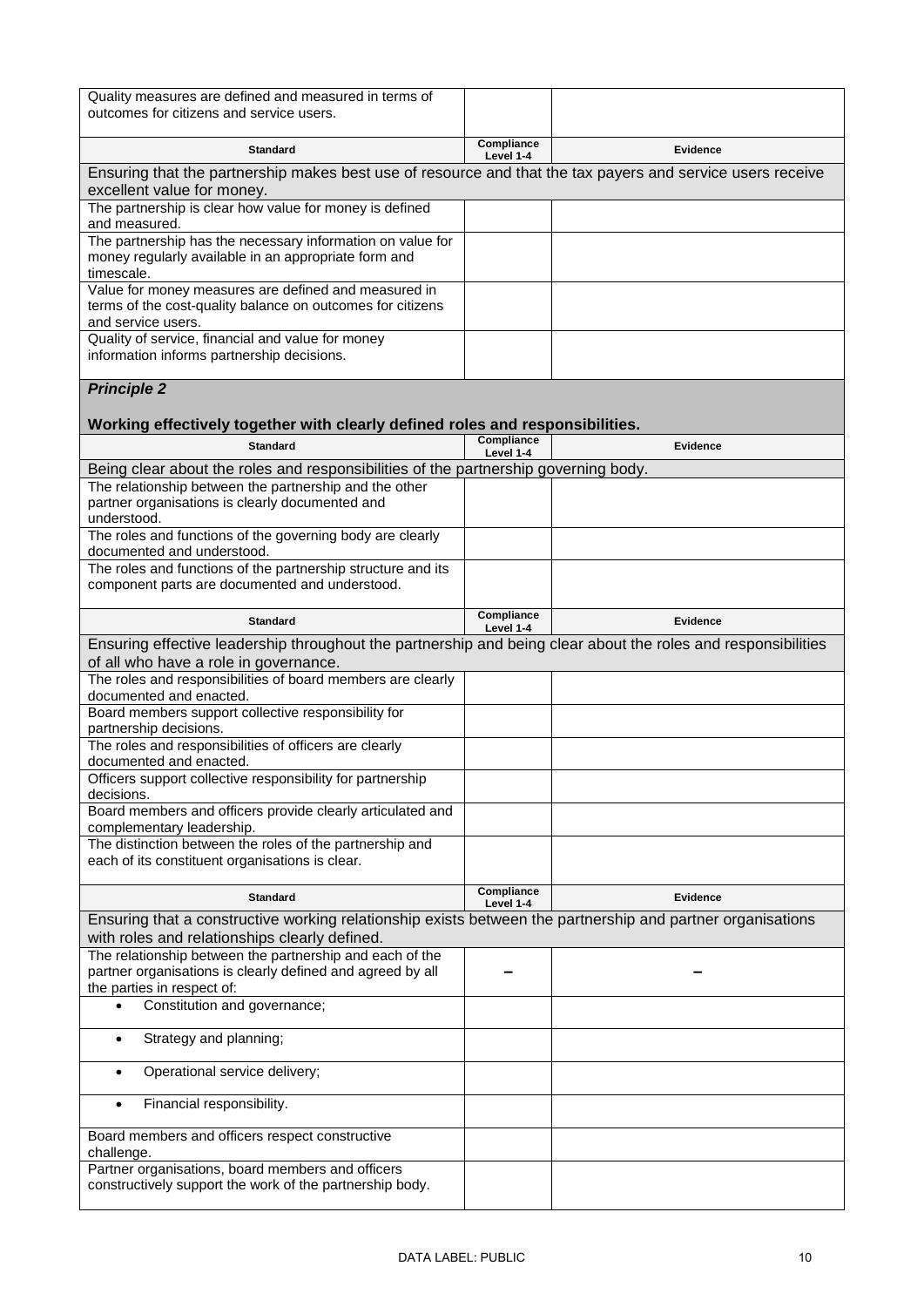# *Principle 3*

#### **Promoting values for the partnership and demonstrating the values of good governance through high standards of conduct and behaviour.**

| <b>Standard</b>                                                                                                                                   | Compliance<br>Level 1-4                                                                                     | Evidence        |  |  |
|---------------------------------------------------------------------------------------------------------------------------------------------------|-------------------------------------------------------------------------------------------------------------|-----------------|--|--|
|                                                                                                                                                   | Ensuring that the board members and officer of the partnership exercise leadership by behaving in ways that |                 |  |  |
| exemplify high standards of conduct and effective governance.<br>Board members and officers set the tone for the                                  |                                                                                                             |                 |  |  |
| partnership by creating a climate of openness, support and<br>respect.                                                                            |                                                                                                             |                 |  |  |
| Standards of expected conduct and personal behaviour are<br>defined and communicated throughout the partnership and<br>its partner organisations. |                                                                                                             |                 |  |  |
| Board members consistently put partnership values into<br>practice.                                                                               |                                                                                                             |                 |  |  |
| Officers consistently put partnership values into practice.                                                                                       |                                                                                                             |                 |  |  |
| <b>Standard</b>                                                                                                                                   | Compliance<br>Level 1-4                                                                                     | Evidence        |  |  |
| Ensuring that partnership values are put into practice and are effective.                                                                         |                                                                                                             |                 |  |  |
| The partnership has a code of conduct for its board<br>members and officers                                                                       |                                                                                                             |                 |  |  |
| The values set out in the code of conduct are<br>communicated to board members, officers and<br>stakeholders.                                     |                                                                                                             |                 |  |  |
| The effectiveness of the code of conduct is regularly<br>reviewed.                                                                                |                                                                                                             |                 |  |  |
| Partnership values guide the way decision are made.                                                                                               |                                                                                                             |                 |  |  |
| Partnership values guide the decisions that are made.                                                                                             |                                                                                                             |                 |  |  |
| <b>Principle 4</b>                                                                                                                                |                                                                                                             |                 |  |  |
| Taking informed and transparent decisions which are subject to scrutiny and managing risk.                                                        |                                                                                                             |                 |  |  |
| <b>Standard</b>                                                                                                                                   | Compliance<br>Level 1-4                                                                                     | <b>Evidence</b> |  |  |
| Bing rigorous and transparent about how decision are taken and listening and acting on the outcome of<br>constructive scrutiny.                   |                                                                                                             |                 |  |  |
| The partnership makes informed and open decisions.                                                                                                |                                                                                                             |                 |  |  |
| Strategic decisions are recorded and include:                                                                                                     |                                                                                                             |                 |  |  |
| The criteria used:<br>$\bullet$                                                                                                                   |                                                                                                             |                 |  |  |
| The professional advice received;<br>٠                                                                                                            |                                                                                                             |                 |  |  |
| The influence of scrutiny and stakeholder<br>consultation.                                                                                        |                                                                                                             |                 |  |  |
| Strategic decisions are subject to scrutiny:                                                                                                      |                                                                                                             |                 |  |  |
| Within the partnership;                                                                                                                           |                                                                                                             |                 |  |  |
| By partner organisations;<br>$\bullet$                                                                                                            |                                                                                                             |                 |  |  |
| By relevant stakeholders.                                                                                                                         |                                                                                                             |                 |  |  |
| Board members are concerned with an appropriate level of<br>details.                                                                              |                                                                                                             |                 |  |  |
| There is an appropriate level of delegation to officers.                                                                                          |                                                                                                             |                 |  |  |
| A sound system of internal control exists that safeguards<br>partnership resources.                                                               |                                                                                                             |                 |  |  |
|                                                                                                                                                   |                                                                                                             |                 |  |  |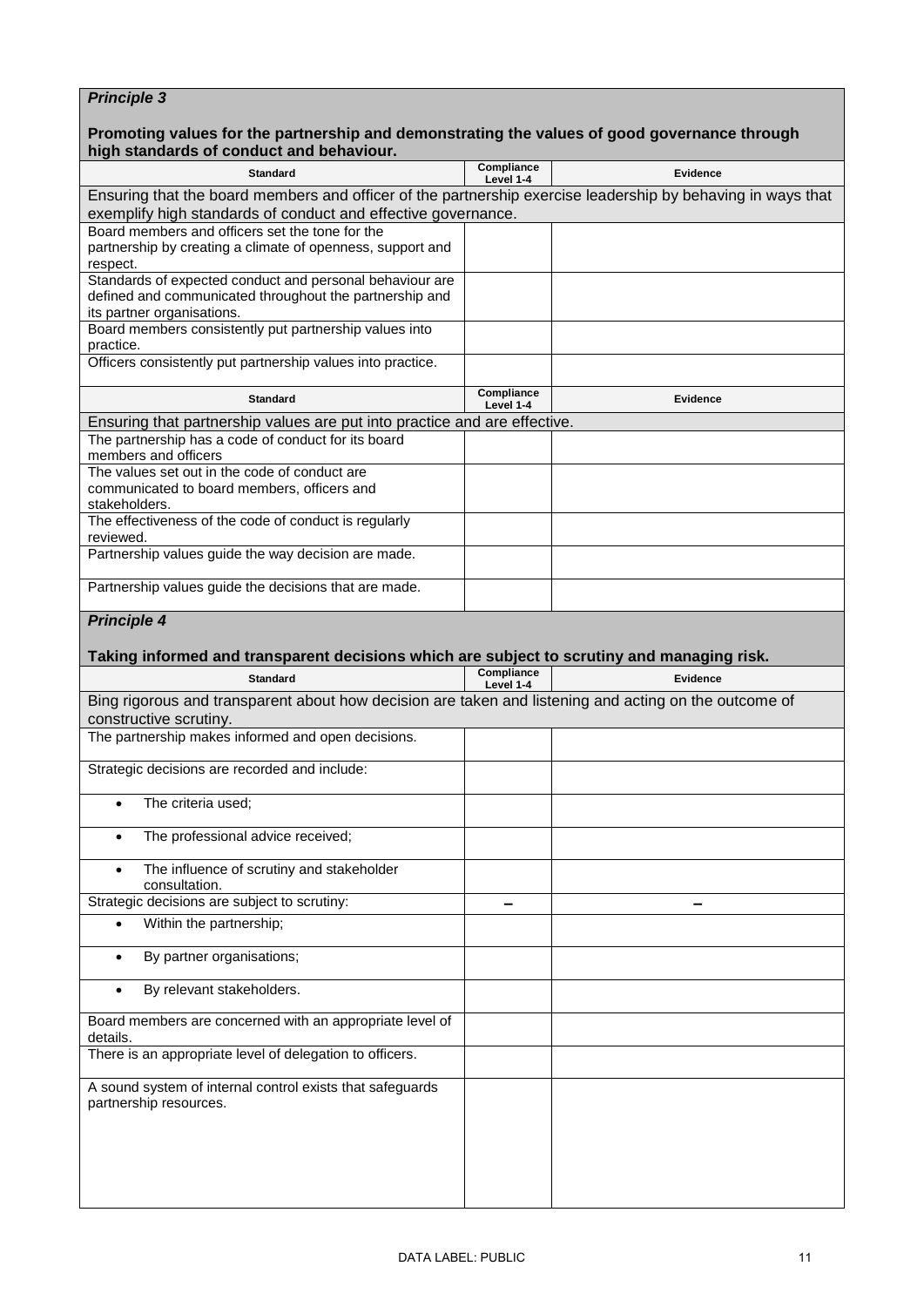| <b>Standard</b>                                                                                                                                  | Compliance<br>Level 1-4 | <b>Evidence</b> |  |
|--------------------------------------------------------------------------------------------------------------------------------------------------|-------------------------|-----------------|--|
| Having good quality information, advice and support to ensure that services are delivered effectively and are<br>what the community wants/needs. |                         |                 |  |
| Decisions are informed by timeous and relevant information<br>from an effective performance management process.                                  |                         |                 |  |
| Decisions are informed by timeous and relevant feedback<br>from an effective complaints process.                                                 |                         |                 |  |
| Board members and officers have confidence in the quality                                                                                        |                         |                 |  |
| of information provided.                                                                                                                         |                         |                 |  |
| <b>Standard</b>                                                                                                                                  | Compliance<br>Level 1-4 | <b>Evidence</b> |  |
| Ensuring that an effective risk management systems in place.                                                                                     |                         |                 |  |
| There is an effective and actively managed risk<br>assessment process.                                                                           |                         |                 |  |
| The risk register includes financial, operational and<br>compliance controls.                                                                    |                         |                 |  |
| The risk register is regularly reviewed by the Board and<br>updated.                                                                             |                         |                 |  |
| Actions and responses to risks reflect the assessed risk<br>prioritisation.                                                                      |                         |                 |  |
| The Board effectively scrutinises risk management<br>arrangements.                                                                               |                         |                 |  |
| <b>Standard</b>                                                                                                                                  | Compliance<br>Level 1-4 | Evidence        |  |
| Using the legal powers open to the partnership to the full benefit of citizens and communities in the<br>partnership area.                       |                         |                 |  |
| The partnership understands the full extent of its legal<br>powers.                                                                              |                         |                 |  |
| Board members and officers have access to an appropriate<br>level of expertise about:                                                            |                         |                 |  |
| Legal powers;<br>$\bullet$                                                                                                                       |                         |                 |  |
| Options and choices for improving services to the<br>$\bullet$<br>community;                                                                     |                         |                 |  |
| Financial management.                                                                                                                            |                         |                 |  |
| <b>Principle 5</b>                                                                                                                               |                         |                 |  |
| Developing the capacity and capabilities of the board members and officers of the partnership to be<br>effective.                                |                         |                 |  |
| <b>Standard</b>                                                                                                                                  | Compliance<br>Level 1-4 | <b>Evidence</b> |  |
| Making sure that the Board members and officers of the partnership have the skills, knowledge, experience                                        |                         |                 |  |
| and resources they need to perform well in their roles.                                                                                          |                         |                 |  |
| Each Bard member and office's role is relevant to the<br>partnership.                                                                            |                         |                 |  |
| Each Board member and officer's role is feasible to do<br>within the time and with the support available.                                        |                         |                 |  |
| The skills that members and officers need to fulfil their<br>functions are understood.                                                           |                         |                 |  |
| We develop the skills and knowledge that we have decided<br>Board members and officers need, so that we carry out                                |                         |                 |  |
| roles effectively.                                                                                                                               |                         |                 |  |
| <b>Standard</b>                                                                                                                                  | Compliance<br>Level 1-4 | <b>Evidence</b> |  |
| Developing the capability of people with governance responsibilities and evaluating their performance, as<br>individuals and as a group.         |                         |                 |  |
| Board members and officers receive induction training<br>tailored to their role.                                                                 |                         |                 |  |
| Training includes all of the functions of good governance in<br>partnerships.                                                                    |                         |                 |  |
| Board members are held to account through regular                                                                                                |                         |                 |  |

performance reviews.

reviews.

Officer are held to account through regular performance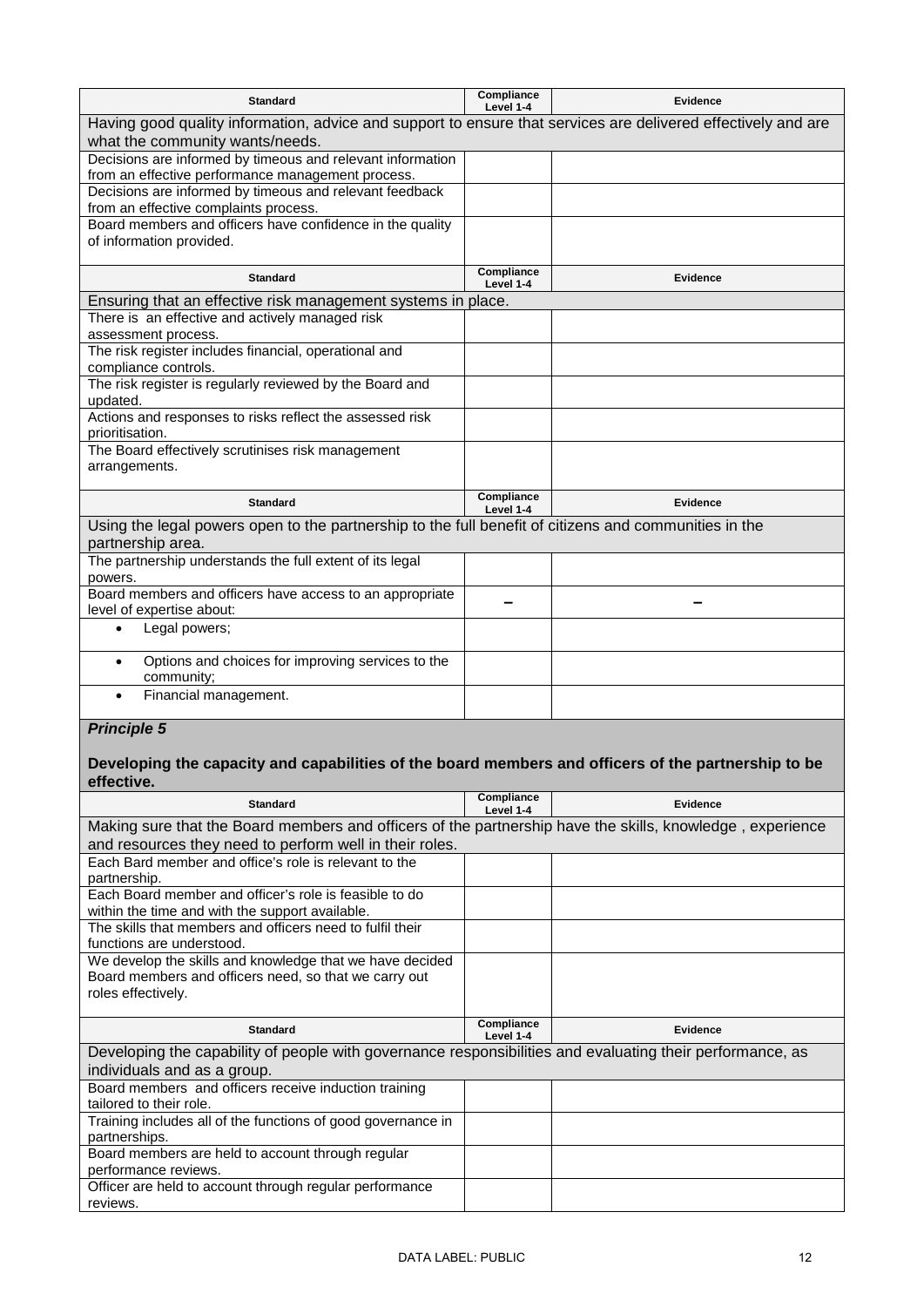| The held to account through regular performance reviews.                                                         |                         |                 |
|------------------------------------------------------------------------------------------------------------------|-------------------------|-----------------|
| Board regularly reviews its performance as a whole.                                                              |                         |                 |
|                                                                                                                  |                         |                 |
| <b>Standard</b>                                                                                                  | Compliance<br>Level 1-4 | <b>Evidence</b> |
| Encouraging new talent for membership of the partnership so that the best use can be made of individual's        |                         |                 |
| skills and resources in balancing continuity and renewal.                                                        |                         |                 |
|                                                                                                                  |                         |                 |
| There are succession planning arrangements in place for<br>Board members and for officers of the held to account |                         |                 |
| through regular performance reviews.                                                                             |                         |                 |
| Transition arrangements are planned when there is a                                                              |                         |                 |
| change of personnel.                                                                                             |                         |                 |
|                                                                                                                  |                         |                 |
| <b>Principle 6</b>                                                                                               |                         |                 |
|                                                                                                                  |                         |                 |
|                                                                                                                  |                         |                 |
| Engaging with local people and other stakeholders to ensure robust accountability.                               | Compliance              |                 |
| <b>Standard</b>                                                                                                  | Level 1-4               | <b>Evidence</b> |
| Exercising leadership through a robust scrutiny function which effectively engages partners, local people and    |                         |                 |
| institutional stakeholders and develops constructive accountability relationships.                               |                         |                 |
| Accountability responsibilities and the relationship between                                                     |                         |                 |
| them are known and understood.                                                                                   |                         |                 |
| The partnership takes an active and planned approach to                                                          |                         |                 |
| dialogue with and accountability to stakeholders.                                                                |                         |                 |
| The partnership takes an active and planned approach to                                                          |                         |                 |
| involvement of staff.                                                                                            |                         |                 |
| The partnership actively seeks, welcomes and responds to                                                         |                         |                 |
| feedback.                                                                                                        |                         |                 |
| The partnership has a clear policy on the types of issues on                                                     |                         |                 |
| which it consults and how this will be done.                                                                     |                         |                 |
| The partnership reviews the effectiveness of its                                                                 |                         |                 |
| involvement of relevant stakeholders.                                                                            |                         |                 |
|                                                                                                                  |                         |                 |
| <b>Standard</b>                                                                                                  | Compliance              | Evidence        |
| Taking an active and planned approach to dialogue with and accountability to the public to ensure effective      | Level 1-4               |                 |
|                                                                                                                  |                         |                 |
| and appropriate service delivery whether by the partnership, partner organisations or by commissioning.          |                         |                 |
| The partnership has a consultation plan which is linked to<br>those of partner organisations.                    |                         |                 |
| The consultation plan includes regular and ongoing                                                               |                         |                 |
| dialogue with stakeholders and is appropriate to their                                                           |                         |                 |
| differing needs.                                                                                                 |                         |                 |
| The effectiveness of consultation is evaluated.                                                                  |                         |                 |
|                                                                                                                  |                         |                 |
| Stakeholders are informed of the outcome of consultation.                                                        |                         |                 |
|                                                                                                                  |                         |                 |
| <b>Standard</b>                                                                                                  | Compliance              | <b>Evidence</b> |
|                                                                                                                  | Level 1-4               |                 |
| Making best use of human resources by taking an active and planned approach to the meeting the                   |                         |                 |
| partnership's responsibility to staff.                                                                           |                         |                 |
| Partnership members and staff have access to reliable                                                            |                         |                 |
| information about public satisfaction with the partnership's                                                     |                         |                 |
| activities.                                                                                                      |                         |                 |
| The partnership publishes an annual report to                                                                    |                         |                 |
| communicate its financial position, service performance                                                          |                         |                 |
| and future priorities.                                                                                           |                         |                 |
| There is regular dialogue with partner organisations and                                                         |                         |                 |
| funders about whether their expectations are being met.                                                          |                         |                 |
| The partnership has relevant HR policies and procedures in                                                       |                         |                 |
| place for staff that are directly employed by the partnership.                                                   |                         |                 |
|                                                                                                                  |                         |                 |
| There are effective systems in place to protect staff rights,<br>including an effective whistle-blowing policy.  |                         |                 |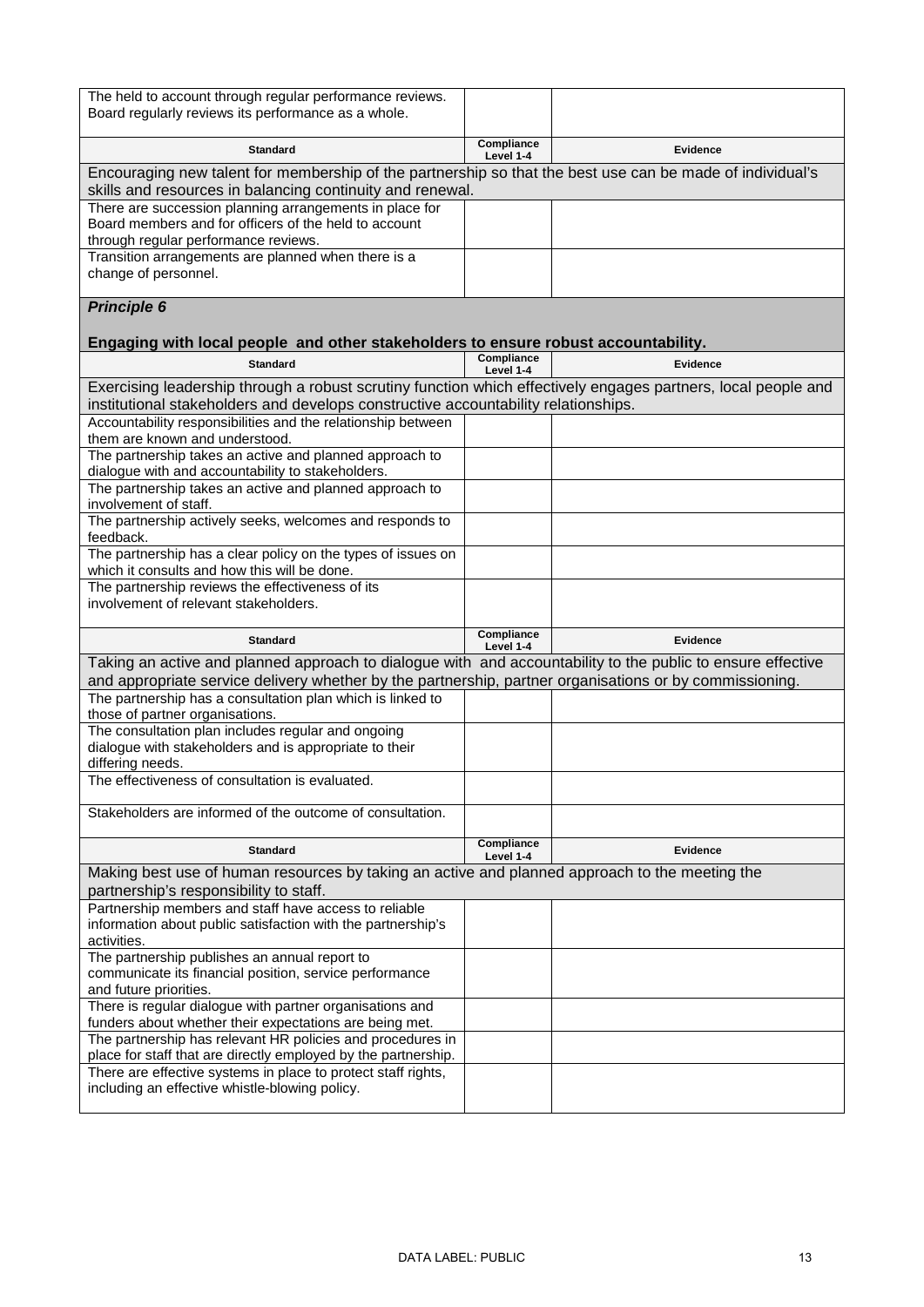**Appendix Three**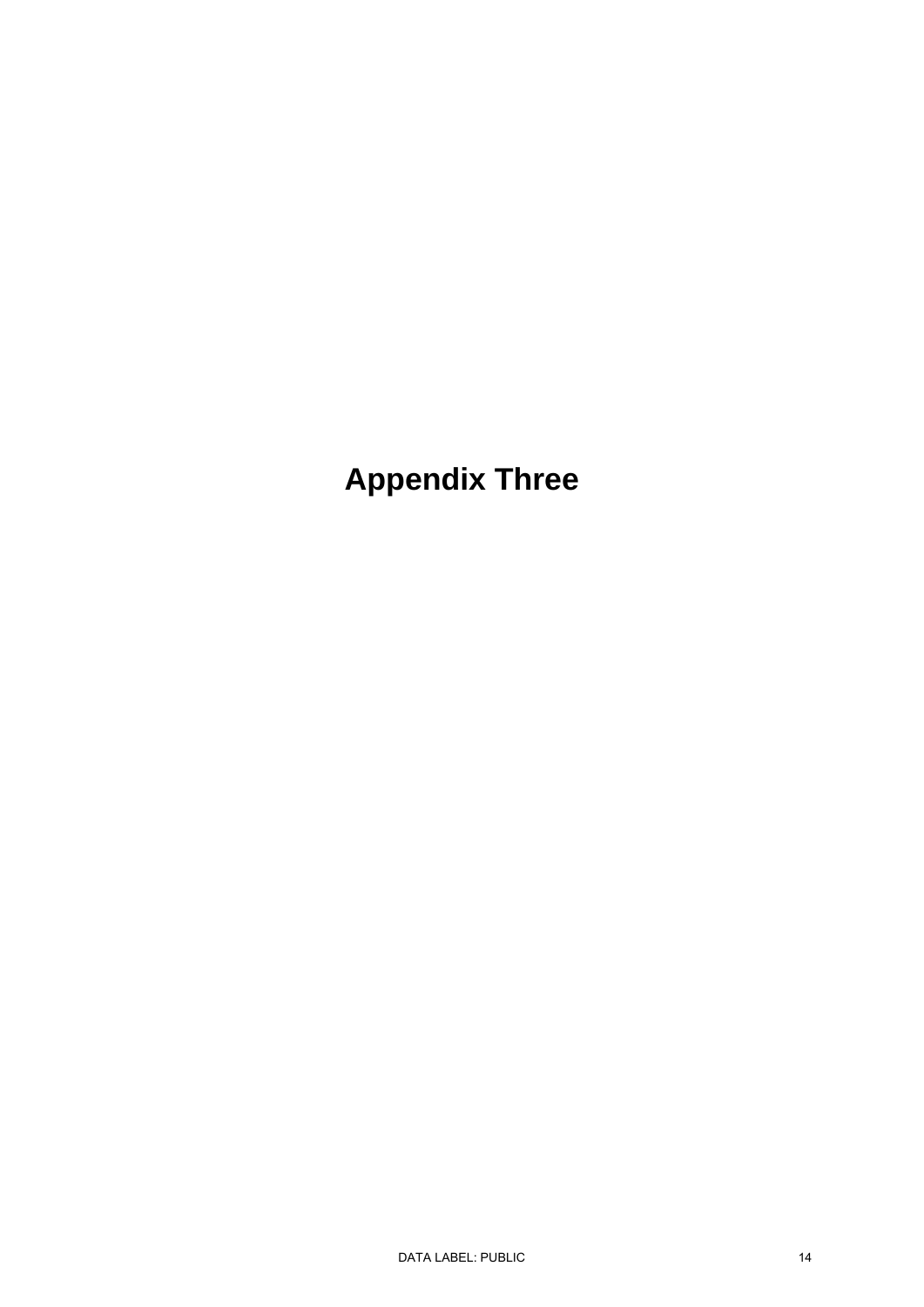#### <span id="page-14-0"></span>**GUIDANCE FOR FORMAL PARTNERSHIP ARRANGEMENTS**

#### **1. Demonstrating the value of the partnership**

The value of the partnership can be demonstrated through:

**i) A Business Case** - evidence that the council's participation in the partnership will benefit both the council and the communities within West Lothian. A good business case for a partnership should provide evidence relating to:

- o fitness for purpose evidence that the expected partnership outcomes contribute to or compliment the outcomes within the council's Corporate Plan and Single Outcome Agreement;
- o value for money ensuring the economic, effective and efficient use of resources; and
- o added value delivering something that is unlikely to be achieved by another form of working arrangement.

**ii) Good Governance** – ensuring that the partnership is well managed and aligned to the aims of the partners.

Good governance can be demonstrated through:

- $\circ$  the adoption of a partnership agreement that has been developed following these guidelines;
- o capturing and recording a defined set of expectations and outcomes that reflect the aims of the partners;
- o ensuring that the partnership is legally compliant with the competent powers of each of the partners;
- o the full consideration of risk, by assessing risks that might be present at the inception of the partnership and those that may arise once the partnership is established, together with the creation of control measures to manage any risks identified; and
- $\circ$  regular review of the partnership agreement and the deliverables there from.

#### **2. Committee approval**

All partnerships, both proposed and existing, need to demonstrate how the council's participation will benefit the council and the communities within West Lothian and relate to the council's strategic objectives. The partnership must be appropriately scrutinised, to assess:

- o how the objectives and intended outcomes of the partnership compare with those of the council and those of the other partners;
- o whether there is a good business case; and
- o whether good governance has been and will continue to be applied.

To ensure the appropriate scrutiny is applied to existing partnerships, regular review (at least annually) must be undertaken. The review process is explained in section four below. Following the review, a report must be prepared for the Corporate Management Team and for the appropriate committee, providing the details of the partnership and the findings of the review. Approval must be provided for the partnership to be continued, modified or wound up.

Where a partnership has been reviewed and there is either no current partnership agreement or the need for a modified agreement, a suitable partnership agreement must be created and approved if the partnership is to continue. Accordingly, the reports to management and to committee must include, where necessary, a copy of the proposed partnership agreement.

For any new partnership a report must be prepared for the Corporate Management Team and the appropriate committee, providing the details of the partnership and recommending approval. The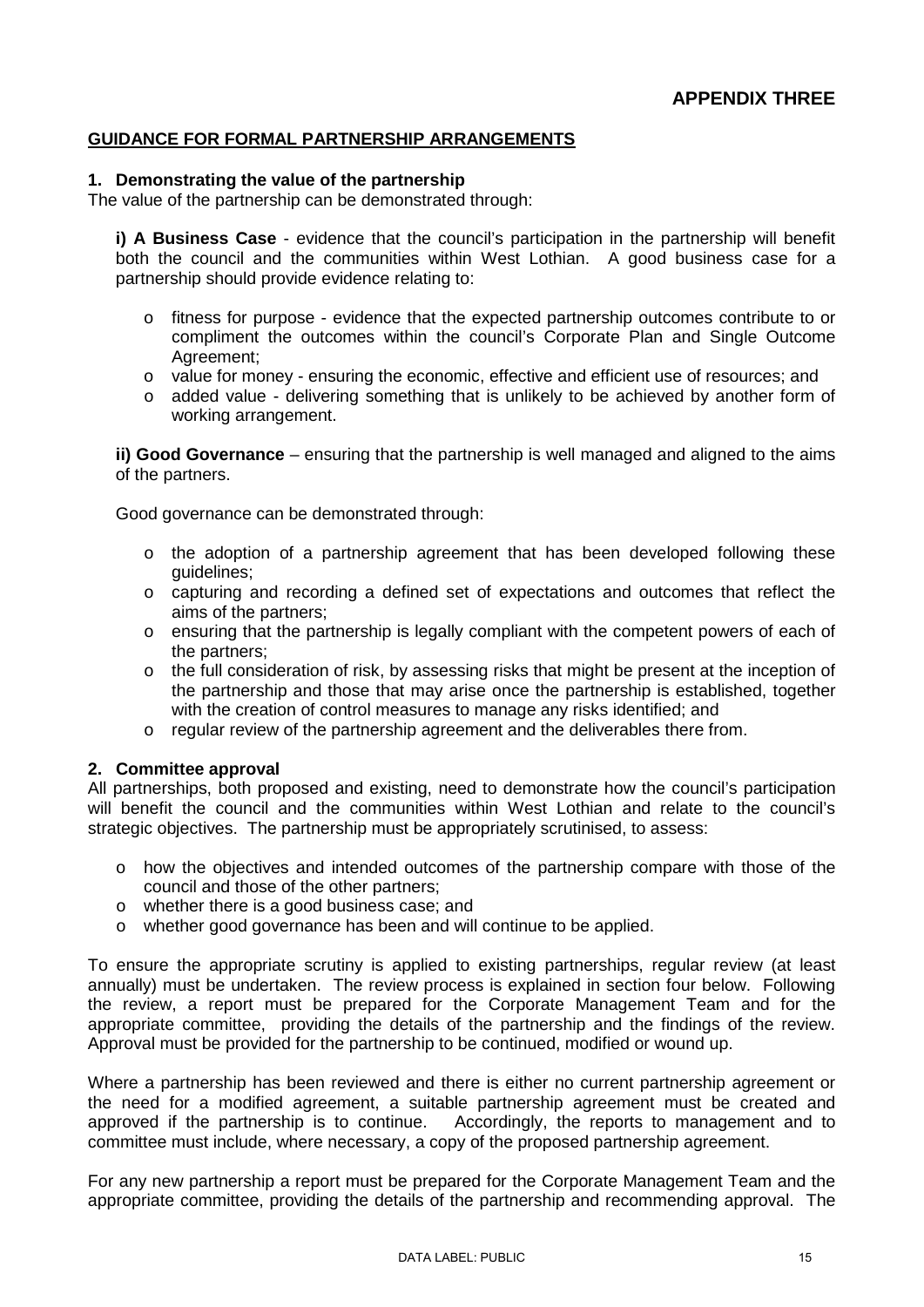reports to management and to committee must include a copy of the proposed partnership agreement.

It is essential that management and committee approval is obtained before any partnership is either initiated or continued following review.

#### **3. Signing the partnership agreement**

Only authorised officers of the council have the power to negotiate and to sign legally binding, contractual documentation such as a partnership agreement. The council's Standing Orders and Scheme of Delegation should be consulted to ensure that those parties negotiating the partnership and those signing the partnership agreement on behalf of the council, have the appropriate authority to do so.

Evidence should be obtained from those representing the other partners, confirming that they have the authority to negotiate the terms of the partnership agreement and to sign the agreement on behalf of the partners they represent.

Each partner should retain an original signed version of the partnership agreement or a certified copy thereof. Advice should be sought from Legal Services regarding the necessity for registration of the agreement in the Books of Council and Session.

Details of the partnership agreement should be recorded in the council's register of contracts.

#### **4. Making sure the partnership is working**

All existing partnerships should be reviewed at least annually to ensure continuing relevancy to the council's priorities, with the focus on the assurance:

- o that proper systems are in place and that the outcomes and performance are being adequately monitored and evaluated; and
- o that the council's requirements are being met in an effective manner.

The initial business case should be considered as part of the review, together with the governance arrangements in place, to demonstrate the continued value of the partnership, as outlined in section three above.

The findings from the review must be reported to the Corporate Management Team and to the appropriate committee, and should contain statements relating to the partnership's:

- o effectiveness and fitness for purpose;
- o performance;
- o governance arrangements; and
- o overall evaluation;

The overall evaluation of the partnership should identify the impact of the partnership and whether it is achieving what it was set up to do in terms of short, medium and long term goals. The evaluation should also recommend any proposed improvement interventions and whether the partnership should either continue or be wound up.

#### **5. Ending a partnership**

At some point, partnership arrangements, or at least the council's involvement in a partnership, will come to an end. This could be for several reasons:

- o the partnership has achieved what it set out to do;
- o the priorities of the council or the partnership have changed:
- o the partnership is not delivering the expected outputs or outcomes;
- o the partnership is superseded;
- o external funding/resources cease;